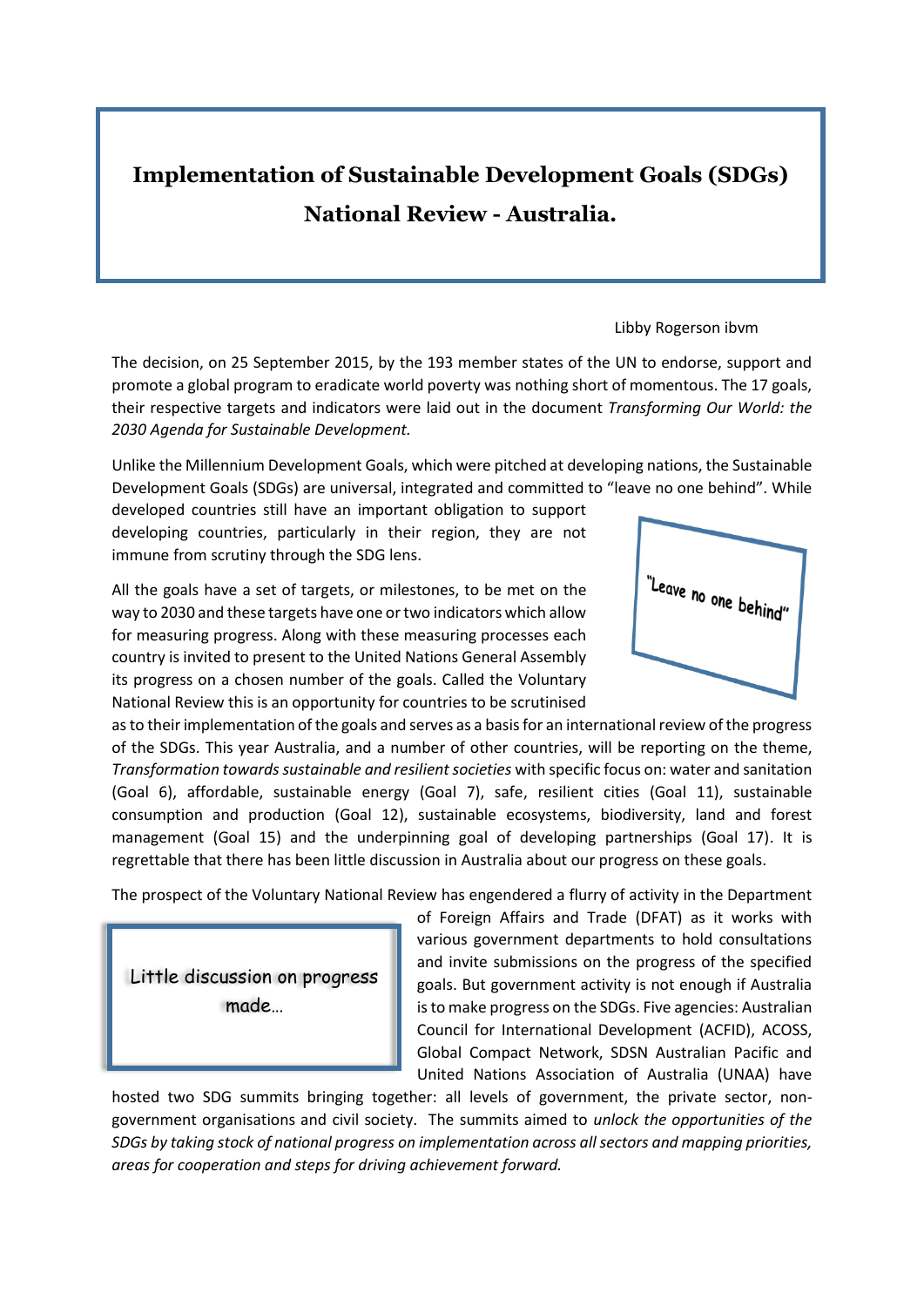The recent summit, held in Melbourne on the 13 March, was facilitated by Ms Sam Mostyn, who has considerable experience in government departments, has sat on numerous boards and is involved in a number of not-for-profit organisations, and Professor John Thwaites, former Deputy Premier of Victoria and now a member of the Monash University Sustainable Development Institute and Chair of ClimateWorks Australia. Under their excellent facilitation the summit participants heard from Senator Fieravanti-Wells, the Minister for International Development and the Pacific, Mark Dreyfus, Shadow Attorney General, speakers from local council, the building industry, the sponsoring agencies, Australia Post, the Superannuation Funds and many others. In essence they had much progress to report on, particularly when it came to programs in the Pacific, where Australia is engaged in the education of women and girls, the collection of data, weather early-warning systems, climate change mitigation and much else. While the mood was generally positive there was a sense of urgency when faced with the fact that Australia is 20<sup>th</sup> on the list of nations making progress. Given our affluence, our established bureaucracies and high standard of living we should be among the top ten.

The major problem for Australia is that the "universal, integrated and 'leave no one behind'" component of the SDGs is obscured by our emphasis on overseas aid. No one is arguing that we should

not be doing everything we can for developing countries but if the Department of Foreign Affairs and Trade is the lead agency then the focus of work for the SDGs is on aid and development in Asia-Pacific and minimum attention is paid to what is happening in Australia. Indeed, most Australians know little or nothing about the SDGs, even the Minister stated "many do not understand the SDGs, why we have them and what they are for." The President of UNAA, Major-



General Michael Smith, was harsh in his criticism of the SDG process in Australia saying "people don't know about the SDGs, they think they are just for poor people." He then went on to note that there is no PR campaign for the SDGs, no national plan and no SDG champions. UNAA have written to all politicians asking that the SDGs be embedded in all government policies. In a similar vein Marc Purcell, the CEO of ACFID, urged government to model the implementation of the SDGs at home and have a national plan, while Sharon Smee from International Women's Development Agency argued for gender equality and a recognition of the SDGs across all policies

Catherine Hunter from KPMG spoke of the importance of the SDGs for business and how much of the



business community is already aligned with the SDGs and urged the government to communicate the impact of the SDGs on the many challenging development issues. Susan Mizrah, from Australia Post raised the importance of small business in the implementation of the SDGs and the impossibility of achieving the targets unless small business is "on board." But it was Cassandra Goldie, CEO of ACOSS and Gary Oliver from the National Congress of First Peoples, who put the SDGs firmly in the Australian context raising issues of social protection, the unpredictable employment climate, housing affordability, the life expectancy of

Indigenous people and the 17,600 homeless children. And it was Ms Goldie who noted that we are doing nothing to communicate the SDGs to our multi-cultural society.